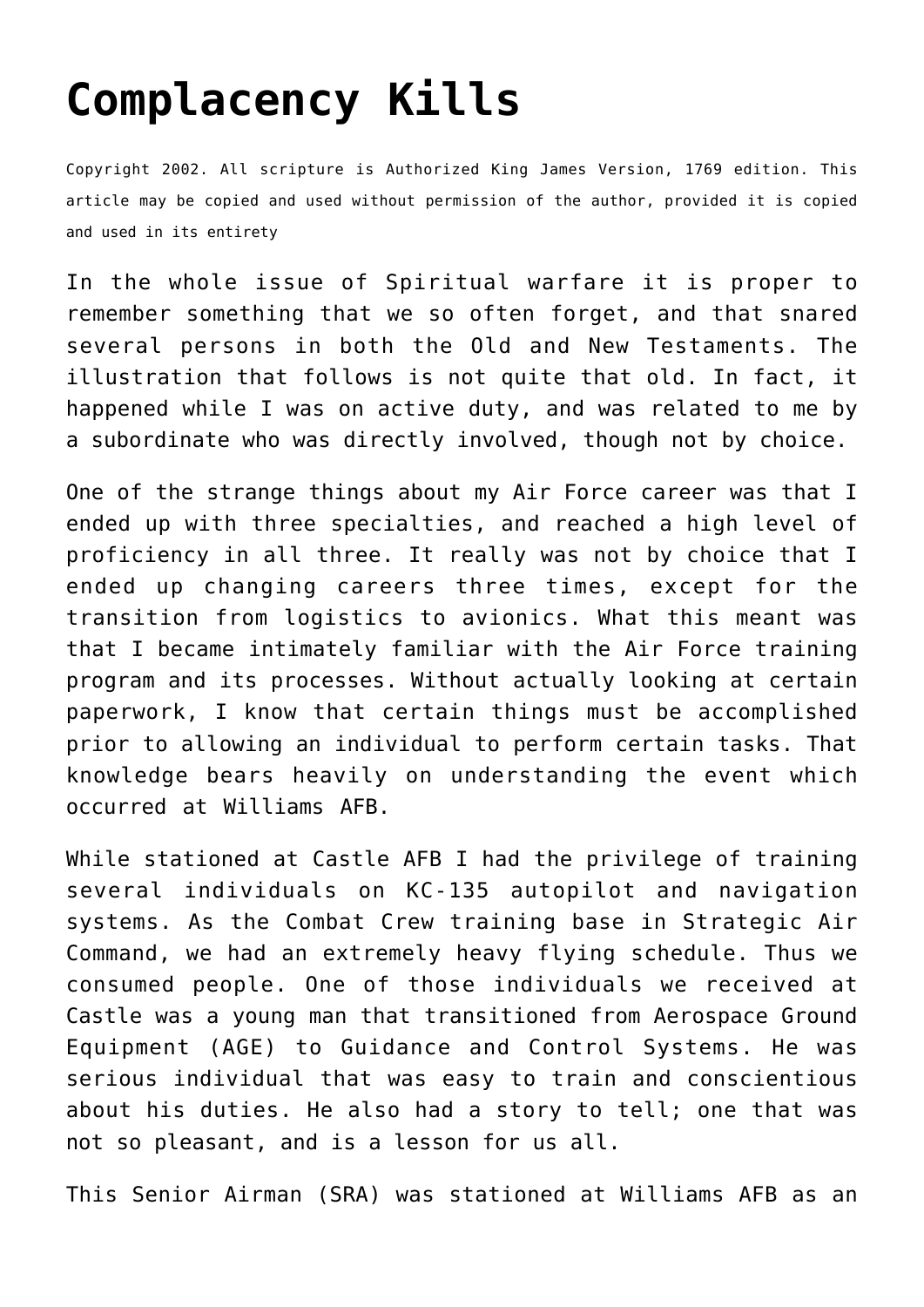AGE technician. Part of his duties involved delivering requested equipment to the aircraft that needed it, for the performance of certain tasks. As he put it, there was nothing unusual about the particular day that he delivered a piece of equipment to a T-38 Talon trainer on the ramp. From the enclosed cab of the AGE tractor he could see the crew chief of the aircraft. He also noted that the aircraft was jacked up with one wheel removed for replacement. There was a wheel and tire technician present at the aircraft along with a high pressure Nitrogen cart used for various tasks on the flight line.

The high pressure Nitrogen cart figures prominently in this whole affair, thus it bears brief consideration. It consists of several high pressure Nitrogen bottles (3000 PSI) laid in a rack, four across and two or three high. This cart also has two regulators. One is for low pressure that will allow only 300 PSI. The other regulator is the high pressure side that allows the full 3000 PSI to be available.

Also, aircraft tires are not quite like vehicle tires. First, they are designed for high speed contact with the ground. They are also designed for high impact and extreme temperature changes. To help prolong the life of the wheel and tire, they are also filled with Nitrogen.

Pressurizing the tire was the task being performed by the wheel and tire technician when the SRA pulled his tractor past the nose of the T-38 and cut towards the wingtip in preparation to drop off the equipment. As he pulled his tractor past the wheel and tire technician and the Nitrogen cart, he heard a dull explosion and blood splattered across the cab of his tractor. At that point he stopped everything he was doing.

The subsequent investigation revealed that one critical mistake had been made. Unfortunately, it cost the life of the wheel and tire technician.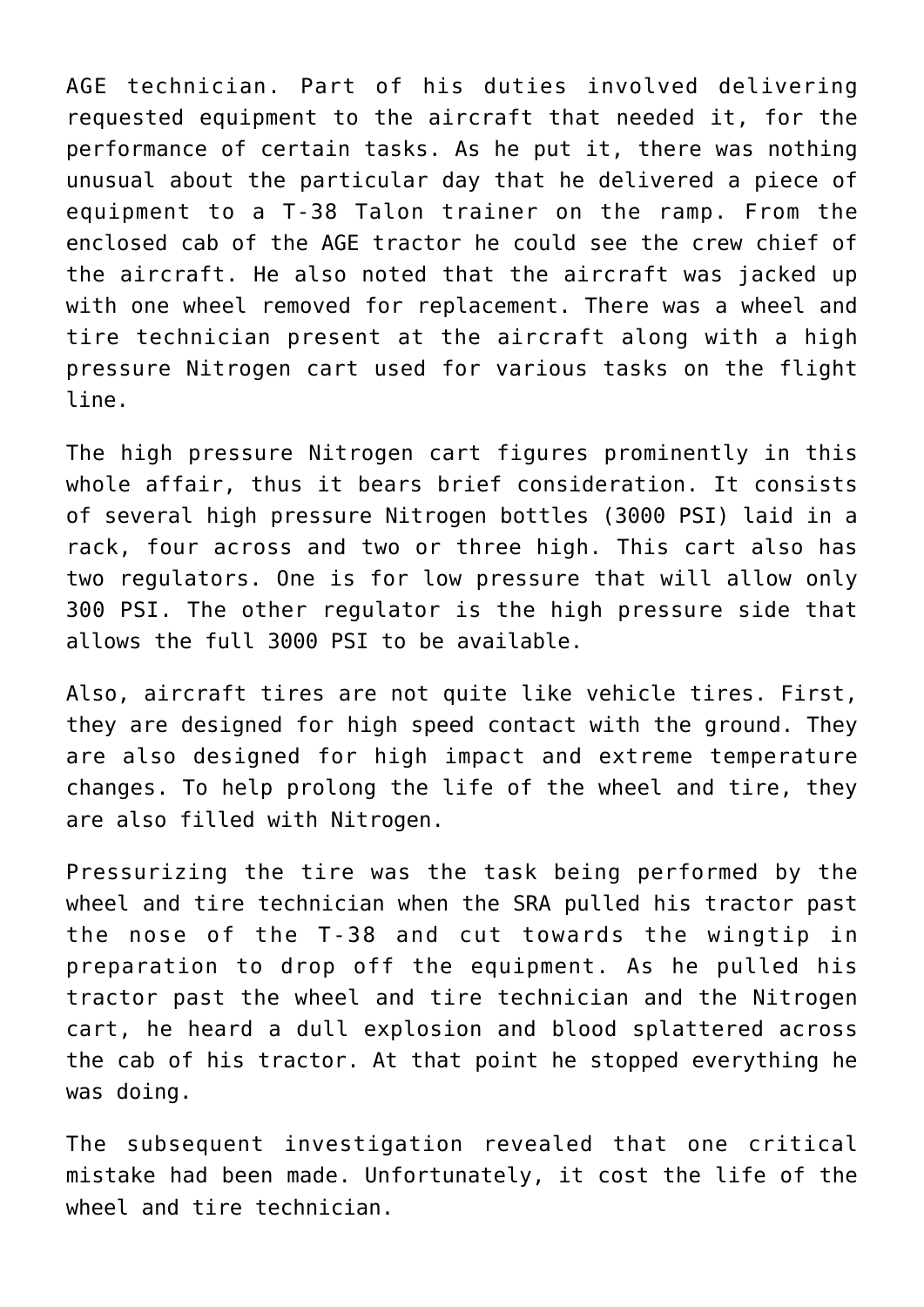Without having to read the report of the incident, I know that certain things were accomplished, and that the individual who died knew certain other things that should have prevented this from ever occurring.

- 1. This individual had reached a certain level of proficiency that is classed as "skilled" in the task he was performing with the tire.
- 2. He had performed this task many times, both with, and without supervision. In all probability he had also been evaluated on this task for his proficiency and knowledge.
- 3. The Technical Order specifically directs every step of the task. Whether you are just beginning, or are the most highly skilled technician on the line, you must have the Technical Order open and follow it every step of the way. Regulations demand it.
- 4. That same Technical Order contains "Warnings" "Notes" and "Cautions" that inform everyone of things that will, or can occur while performing the task. Pressurizing a tire would have had a "Warning" prior to the step of pressurizing the tire, informing anyone of the fact that improperly performing this task could result in severe injury or loss of life.

The SRA informed me that the investigators found that the wheel and tire technician had improperly selected the high pressure side of the cart and had applied 3000 PSI to the tire while he was immediately adjacent to the tire. The results were predictable. The most devastating thing about the whole incident is: HE KNEW BETTER!

You know — it is not a stretch to apply this one to spiritual warfare: How many times do we know better, and still do it anyway?

It is evident that Solomon knew better than to take so many wives. It is evident that David knew better than to look upon,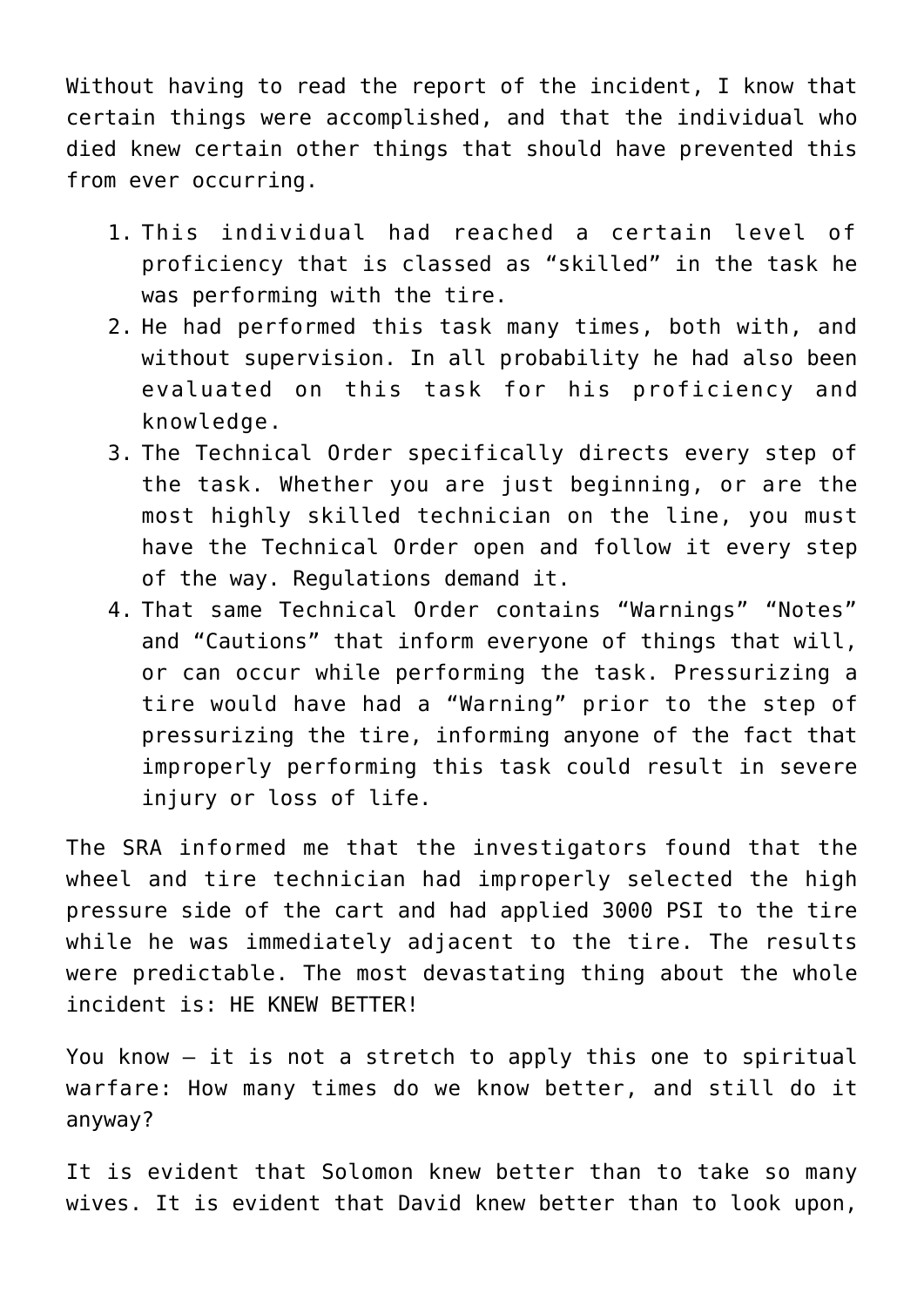let alone touch Bathsheba. It is also evident that David knew better than to number Israel. In fact he was specifically warned against it. It is again evident that David also knew better than to have more than one wife as well. Just what were the Lord's words against such actions, and when were they given?

When thou art come unto the land which the LORD thy God giveth thee, and shalt possess it, and shalt dwell therein, and shalt say, I will set a king over me, like as all the nations that are about me;

Thou shalt in any wise set him king over thee, whom the LORD thy God shall choose: one from among thy brethren shalt thou set king over thee: thou mayest not set a stranger over thee, which is not thy brother.

But he shall not multiply horses to himself, nor cause the people to return to Egypt, to the end that he should multiply horses: forasmuch as the LORD hath said unto you, Ye shall henceforth return no more that way.

Neither shall he multiply wives to himself, that his heart turn not away: neither shall he greatly multiply to himself silver and gold.

And it shall be, when he sitteth upon the throne of his kingdom, that he shall write him a copy of this law in a book out of that which is before the priests the Levites:

And it shall be with him, and he shall read therein all the days of his life: that he may learn to fear the LORD his God, to keep all the words of this law and these statutes, to do them:

That his heart be not lifted up above his brethren, and that he turn not aside from the commandment, to the right hand, or to the left: to the end that he may prolong his days in his kingdom, he, and his children, in the midst of Israel. (*Deuteronomy 17:14-20*)

Thus we find that the Lord had given specific warning about the very issues that snared both David and Solomon *before*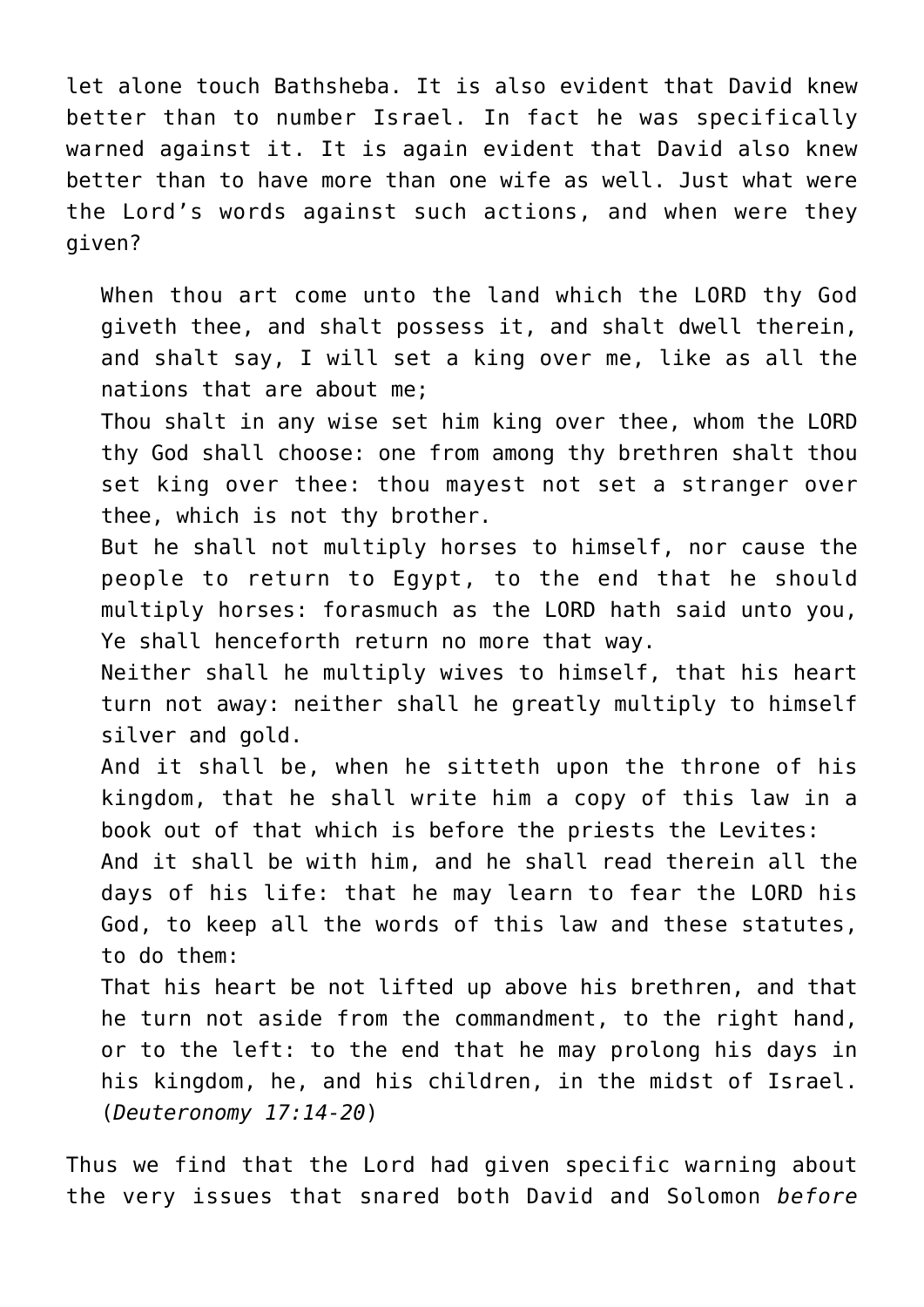*Israel ever even entered the land of Canaan, and long before they asked for an earthly king.*

And what about Demas from the New Testament?

Luke, the beloved physician, and Demas, greet you. *(Colossians 4:14)* Marcus, Aristarchus, Demas, Lucas, my fellowlabourers. *(Philemon 1:24)*

Just how long did one have to be in the company of Paul the Apostle to understand the dangers of following after the world? Demas was considered by Paul to be a fellow laborer in the Gospel. Obviously, Demas knew that friendship with the world was enmity with God. How could he miss "If the world hate you, ye know that it hated me before it hated you. If ye were of the world, the world would love his own: but because ye are not of the world, but I have chosen you out of the world, therefore the world hateth you." *(John 15:18-19)*?

The problem is, he didn't miss it. No, Demas knew what the Lord Jesus Christ stated. Yet, as we see:

For Demas hath forsaken me, having loved this present world, and is departed unto Thessalonica; Crescens to Galatia, Titus unto Dalmatia. *(2 Timothy 4:10)*

## I think the problem lies in the following:

*We believe that all we have to do is maintain our doctrine and we will be okay. If we just get taught, and then hold fast, we will make it. If we really want to be a go-getter, we will teach Bible studies, or get actively involved in a ministry and that will help maintain our strength and stand in the doctrine.*

Except that violates all the evidence of history. It also violates the scriptures and the construction used in scripture. By that I mean: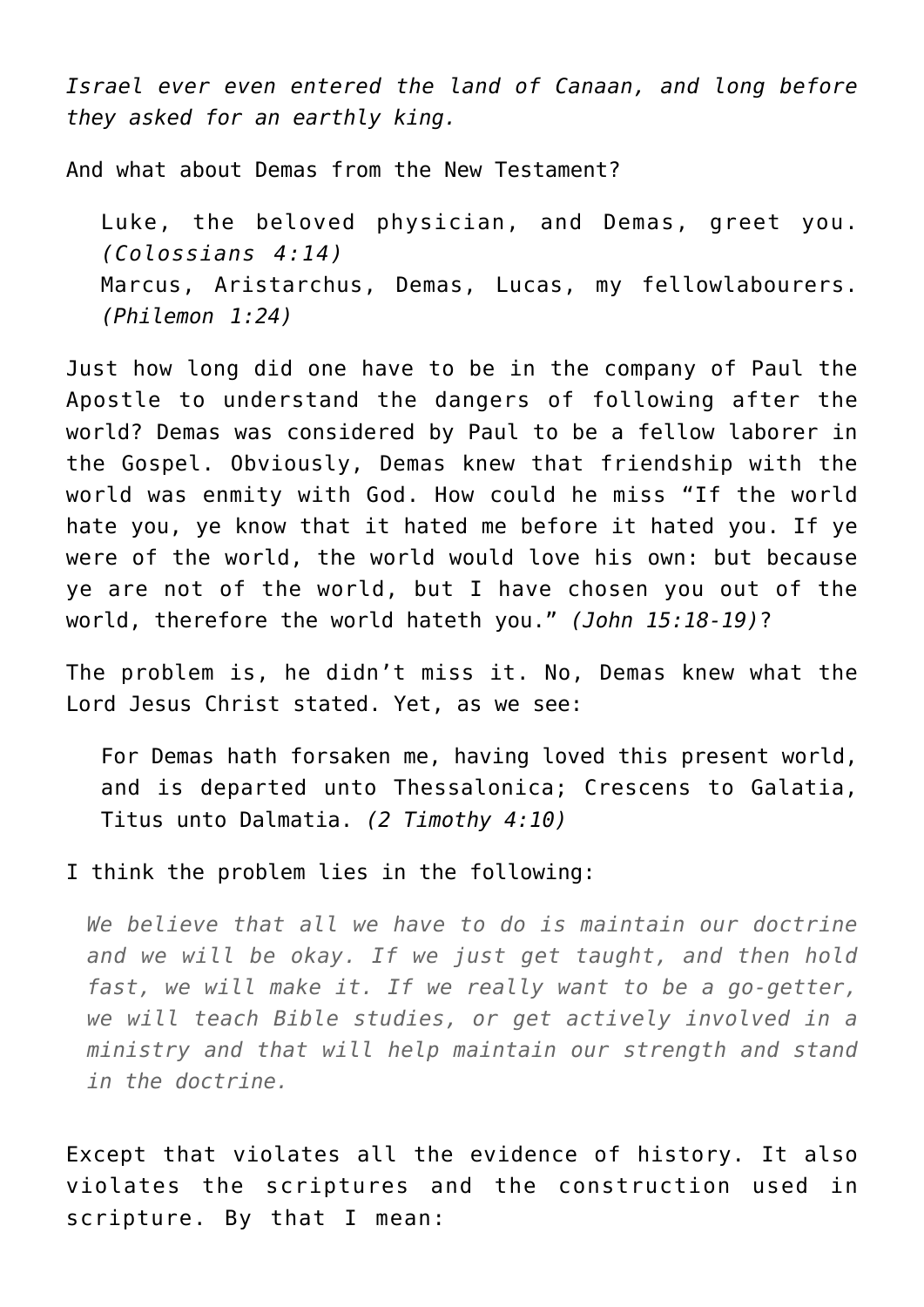*The history of war plainly shows that the best defense is an outstanding, well-executed offense.*

Moreover, and more importantly; scripture states:

Let us walk honestly, as in the day; not in rioting and drunkenness, not in chambering and wantonness, not in strife and envying. *(Romans 13:13)*

Know ye not that they which run in a race run all, but one receiveth the prize? So run, that ye may obtain. And every man that striveth for the mastery is temperate in all things. Now they do it to obtain a corruptible crown; but we an incorruptible.

I therefore so run, not as uncertainly; so fight I, not as one that beateth the air: *(1 Corinthians 9:24-26)*

Ye did run well; who did hinder you that ye should not obey the truth? *(Galatians 5:7)*

Wherefore seeing we also are compassed about with so great a cloud of witnesses, let us lay aside every weight, and the sin which doth so easily beset us, and let us run with patience the race that is set before us, *(Hebrews 12:1)*

All these plainly indicate that progression is to be made. That we are to be proactive in opposing this world. After all, to run (or to walk) means that one must necessarily move forward. In the case of spiritual war, in which we are all involved, it means to be on the offensive. If a soldier merely sits on the battlefield and simply occupies a patch of ground, he is not going to take any territory. Moreover, eventually an adversary will come along and begin to dislodge him from his position. This is a continual problem with individual soldiers and thus armies in peacetime. Since there is no active opponent, they get complacent and secure in their position, weapons and tactics. So when an active war erupts and they go to battle, they suffer needless loss as they were not really